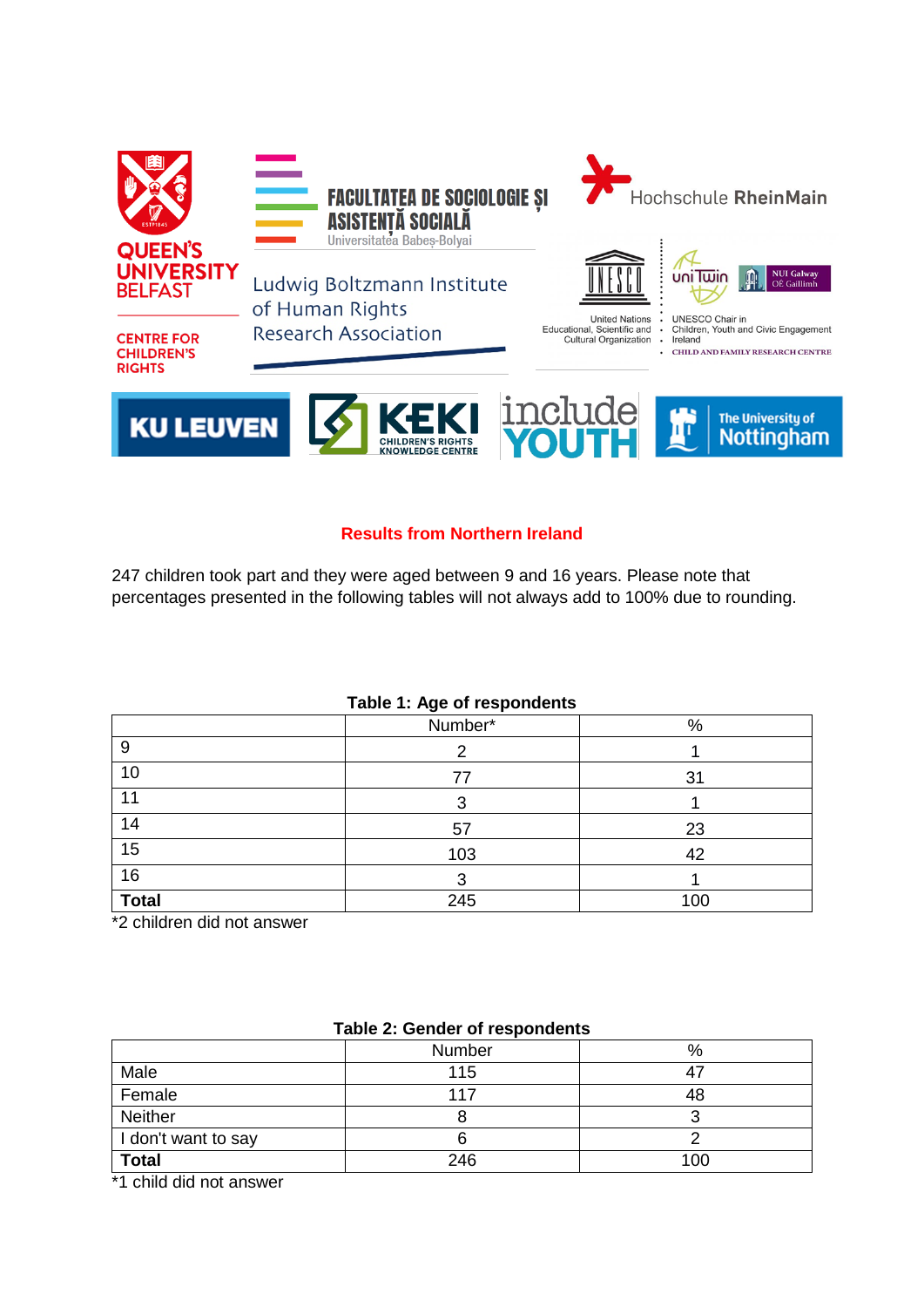| Which of the following do you think are examples |     |     |            |       |
|--------------------------------------------------|-----|-----|------------|-------|
| of violence?                                     |     |     |            |       |
|                                                  | Yes | No. | Don't know | Total |
|                                                  | %   | %   | %          | %     |
| A child being physically hit or punished         | 80  | 15  | 6          | 100   |
| A child not being looked after properly          | 43  | 43  | 14         | 100   |
| A child being called names or made fun of        | 46  | 44  | 10         | 100   |
| A child being touched somewhere that makes       | 66  | 26  |            | 100   |
| them feel uncomfortable                          |     |     |            |       |
| A child being used (or forced) to make money     | 61  | 27  | 12         | 100   |

# **Table 3: Examples of violence**

# **Table 4: Examples of violence children are likely to experience**

| Which of these do you think children are likely to |               |            |       |
|----------------------------------------------------|---------------|------------|-------|
| experience?                                        |               |            |       |
|                                                    | <b>Ticked</b> | Not ticked | Total |
|                                                    | %             | %          | %     |
| A child being physically hit or punished           | 67            | 33         | 100   |
| A child not being looked after properly            | 49            | 51         | 100   |
| A child being called names or made fun of          | 72            | 28         | 100   |
| A child being touched somewhere that makes them    | 36            | 64         | 100   |
| feel uncomfortable                                 |               |            |       |
| A child being used (or forced) to make money       | 33            | 67         | 100   |
| I don't know                                       | 13            | 87         | 100   |

### **Table 5: What respondents would do if they ever experienced violence**

| If you ever experienced harm (violence) what do you |         |     |
|-----------------------------------------------------|---------|-----|
| think you would be most likely to do?               |         |     |
|                                                     | Number* | %   |
| Keep quiet about it (not tell)                      | 16      |     |
| Defend myself physically                            | 65      | 28  |
| Defend myself verbally (with words)                 | 22      |     |
| Tell someone or ask for help                        | 116     | 50  |
| I don't know                                        | 11      | 5   |
| Something else                                      |         | 2   |
| Total                                               | 234     | 100 |
|                                                     |         |     |

\* 13 respondents did not select any answer or ticked more than one answer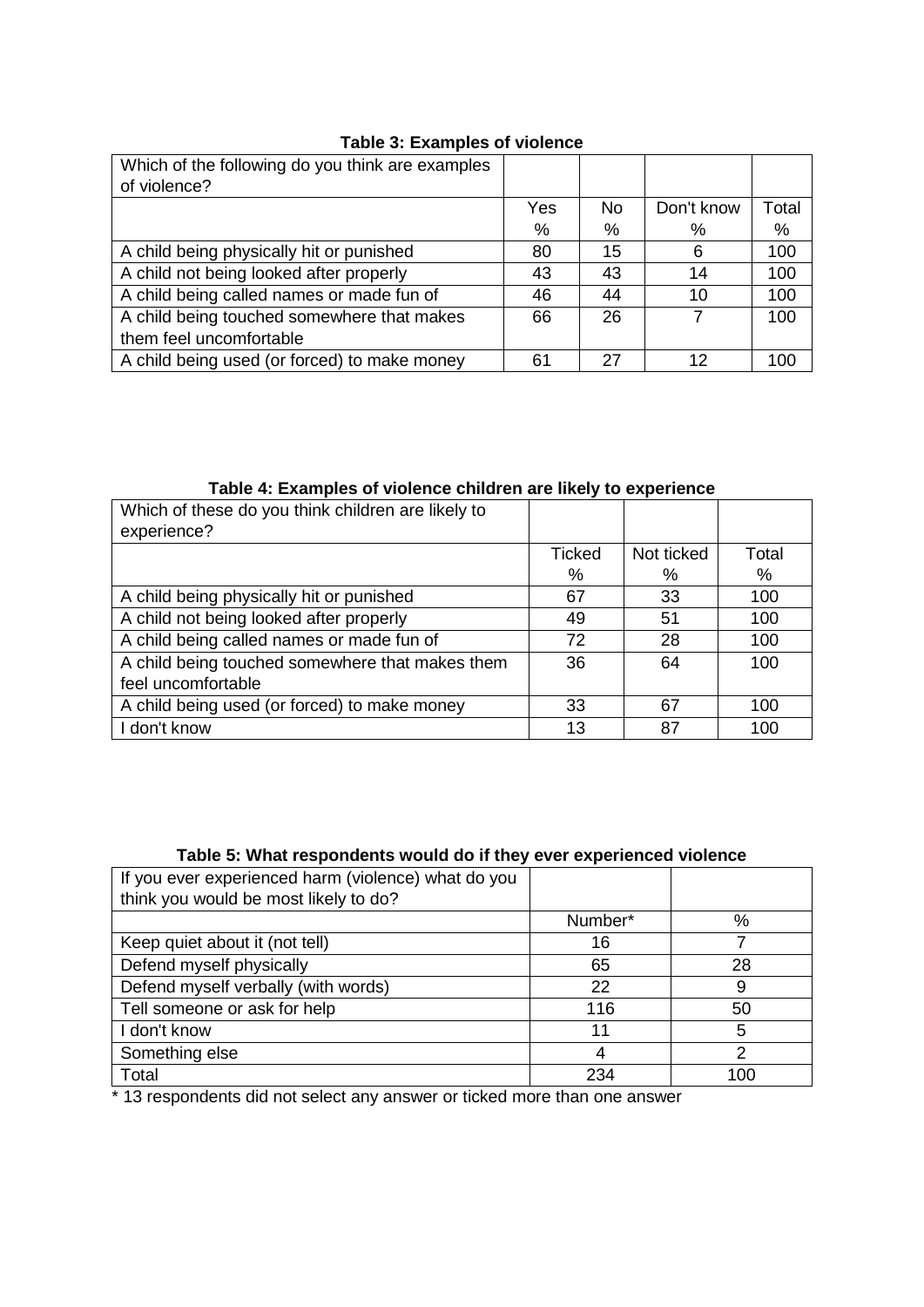### **Table 12: What respondent thinks are the best ways children can learn how to get information or help if they are experiencing violence**

| What are the best ways children  |                |               |             |
|----------------------------------|----------------|---------------|-------------|
| can learn how to get information |                |               |             |
| or help if they are experiencing |                |               |             |
| violence or harm?*               |                |               |             |
|                                  | Strongly agree | Neither agree | Disagree or |
|                                  | or             | nor disagree  | strongly    |
|                                  | agree          | (%)           | disagree    |
|                                  | $(\% )$        |               | $(\% )$     |
|                                  |                |               |             |
| Taught in school by teachers     | 82             | 13            | 5           |
| Taught in school but not by      | 68             | 21            | 11          |
| teachers                         |                |               |             |
| Social media sites like Facebook | 34             | 28            | 39          |
| or Instagram                     |                |               |             |
| Friends and peer groups          | 41             | 34            | 25          |
| Website where you can look up    | 59             | 24            | 18          |
| information                      |                |               |             |
| Website where you can put in     | 59             | 19            | 22          |
| your problem and get advice      |                |               |             |
| back                             |                |               |             |
| Leisure time activity clubs like | 52             | 29            | 20          |
| sports, music, arts, youth club  |                |               |             |
| Magazines, leaflets, posters     | 44             | 32            | 24          |
|                                  |                |               |             |

\* For each question, approximately 8/9 children did not answer that question